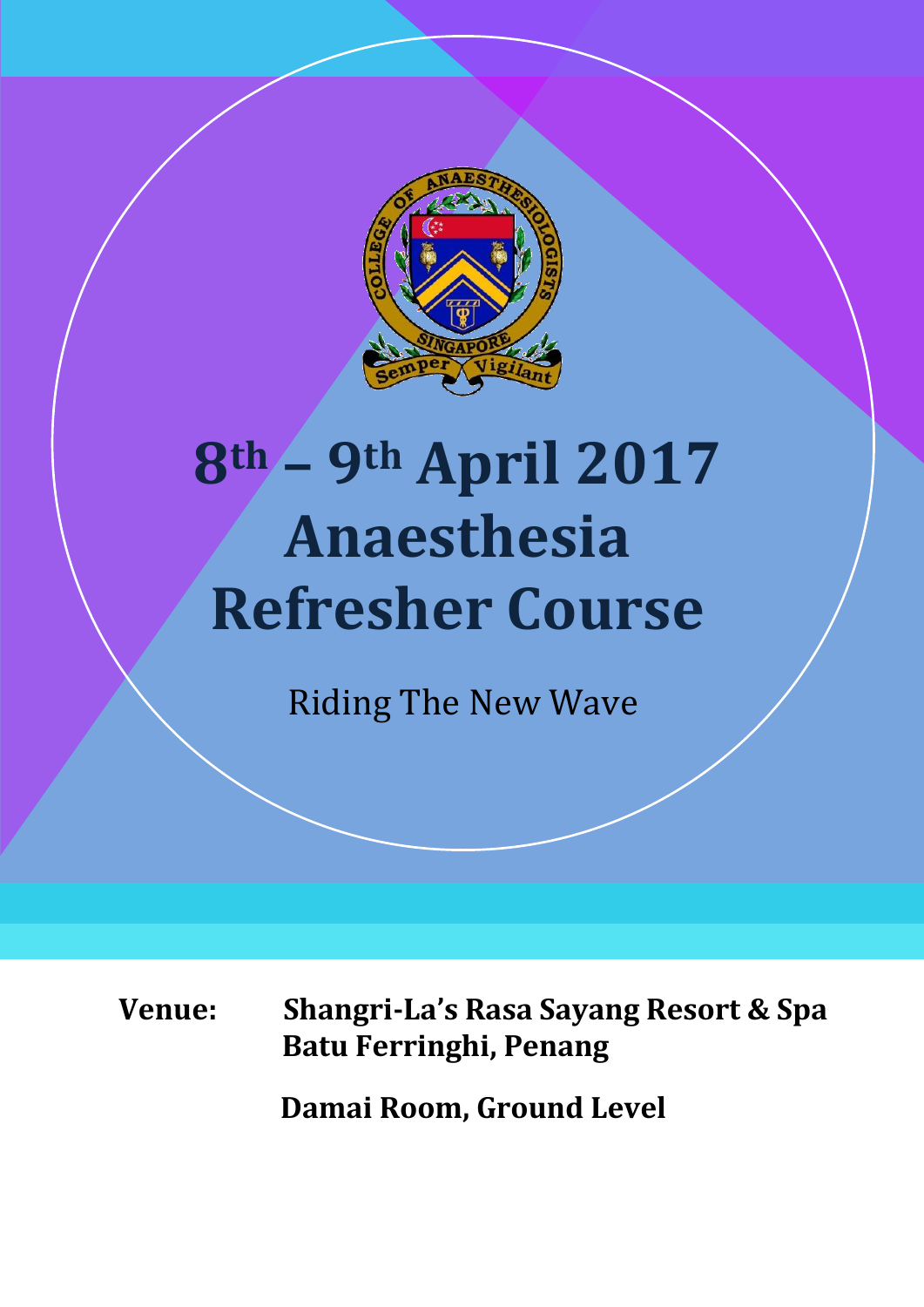## 2017 Refresher Programme

|                     | SATURDAY - 8 April 2017                                                                                                                                                                                         |                                                                                                    |
|---------------------|-----------------------------------------------------------------------------------------------------------------------------------------------------------------------------------------------------------------|----------------------------------------------------------------------------------------------------|
| $09:30 - 10:00$     | <b>Registration &amp; Morning Coffee</b>                                                                                                                                                                        |                                                                                                    |
| $10:00 - 10:05$     | <b>Welcome and Introductory Remarks</b>                                                                                                                                                                         | A/Prof Ti Lian Kah<br>President, CAS                                                               |
| $10:05 - 10:45$     | Professionalism Part 1<br>What Happens When A Patient Complains?<br>How Does The New Ethical Code Affect Us?<br>What Are The Common Reasons Anaesthesiologists<br>Receive Complaints For And How To Avoid Them? | A/Prof Chen Fun Gee<br>Member, SMC Complaints<br>Committee<br>Director, Graduate Medical<br>School |
| $10:45 - 11:15$     | Professionalism Part 2<br>Do Anaesthesiologists Follow Guidelines?<br>Results Of A Multi-Hospital Survey.                                                                                                       | A/Prof Ti Lian Kah<br>President, CAS                                                               |
|                     | What Happens When We Do Not Follow Guidelines<br>And A Patient Has An Adverse Outcome?                                                                                                                          | A/Prof Chen Fun Gee<br>Member, SMC Complaints<br>Committee<br>Director, Graduate Medical<br>School |
| $11:15 - 11:45$     | Professionalism Part 3<br>The Role Of The Academy Of Medicine And The<br>Relevance To Anaesthesia: The Deanery And Other<br><b>Important Policies.</b>                                                          | A/Prof Chan Yew Weng<br>Scribe and Council Member<br><b>Academy of Medicine Singapore</b>          |
| $11:45 - 12:15$     | Professionalism Part 4<br>Becoming An Anaesthesiologist In Malaysia:<br>Opportunities And Challenges In Urban And Rural<br>Practices                                                                            | Dr Sushila Sivasubramaniam<br>President, College of<br>Anaesthesiologists Malaysia                 |
| 12:15 - 13:00 Lunch |                                                                                                                                                                                                                 |                                                                                                    |
| $13:00 - 13:30$     | Industry Talk by 3M Asia Pacific Pte Ltd<br>Modern Perioperative Thermal Management                                                                                                                             | Prof Dr Anselm Bräuer<br>Georg-August-University of<br>Gottingen                                   |
| $13:30 - 14:00$     | Updates In Anaesthesia<br>Is Preoperative Fasting Really Necessary?                                                                                                                                             | Dr Phillip Tseng<br>Past President, CAS                                                            |
| $14:00 - 14:30$     | <b>Afternoon Coffee</b>                                                                                                                                                                                         |                                                                                                    |
| $14:30 - 18:30$     | Recess                                                                                                                                                                                                          |                                                                                                    |
| $18:30 - 21:30$     | <b>BBQ Dinner By The Sea</b><br>Rain Tree Garden                                                                                                                                                                |                                                                                                    |
| 21:30               | <b>End of Day 1</b>                                                                                                                                                                                             |                                                                                                    |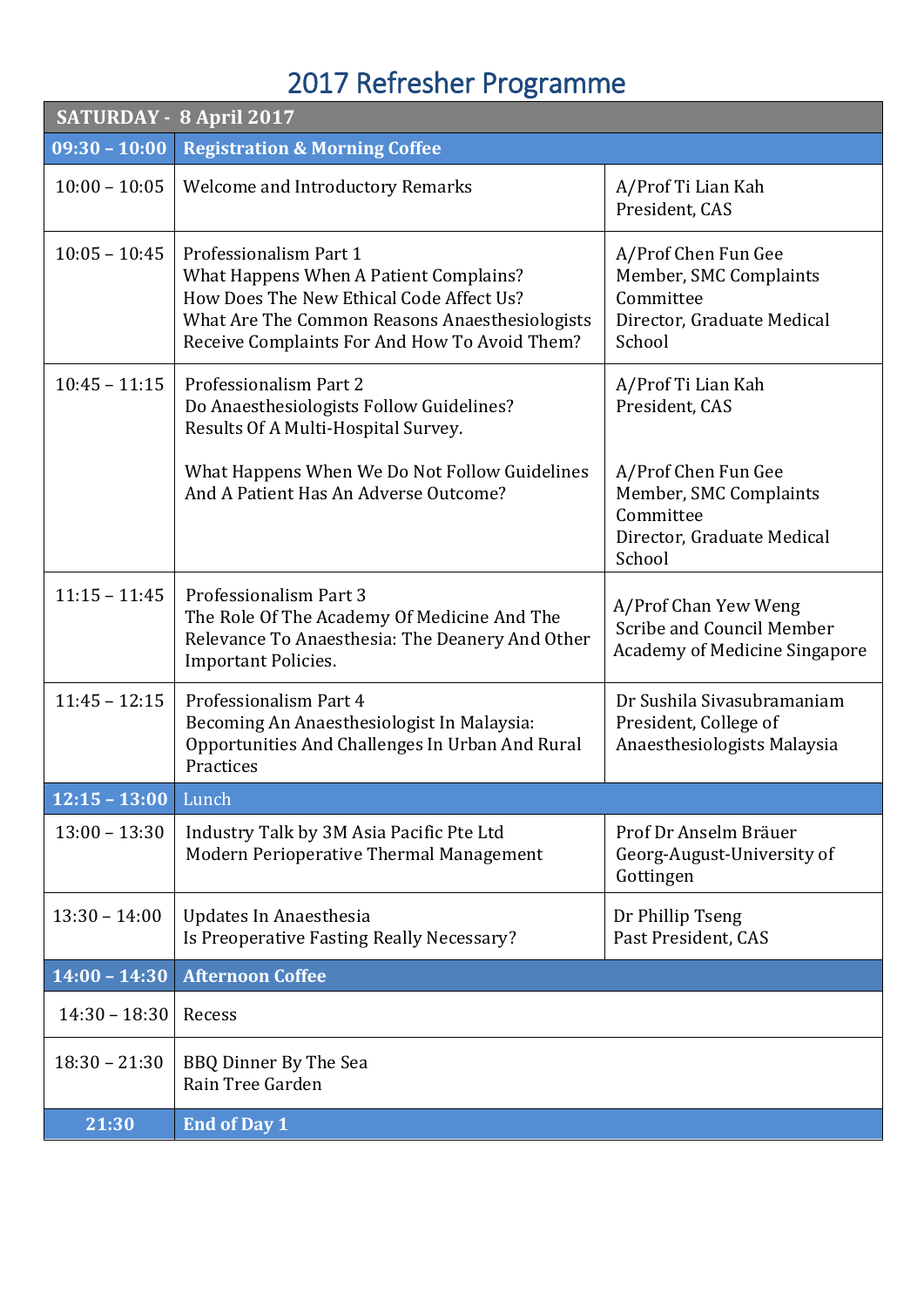| $SUNDAY - 9 April 2017$ |                                                                                                        |                                                                                                                       |  |  |
|-------------------------|--------------------------------------------------------------------------------------------------------|-----------------------------------------------------------------------------------------------------------------------|--|--|
| $09:00 - 09:30$         | Update In Pain<br>What's New In The World Of Pain?                                                     | Dr Yeo Sow Nam<br>Vice-President, CAS                                                                                 |  |  |
| $09:30 - 10:00$         | Update In Critical Care<br><b>Critical Care</b>                                                        | Dr Ng Shin Yi<br>Singapore General Hospital                                                                           |  |  |
| $10:00 - 10:30$         | <b>Update In Obstetrics</b><br>Optimal Pain Relief For The Labouring Parturient                        | Dr Raveenthiran Rasiah<br>President, Malaysian Society<br>of Anaesthesiologists                                       |  |  |
| 10:30-11:00             | <b>Morning Tea Break</b>                                                                               |                                                                                                                       |  |  |
| $11:00 - 11:30$         | World Congress 2016<br>Lessons Learnt From Hong Kong 2016 And Advice<br>For Singapore 2024             | Dr Cheung Chi Wai<br>1st Vice-President,<br>Hong Kong College of<br>Anaesthesiologists                                |  |  |
| $11:30 - 12:00$         | Industry Talk by Mundipharma Pte Ltd<br>Optimising Opioid Use in Postoperative Pain<br>Management      | Dr Ho Kok Yuen<br>President,<br>Pain Association of Singapore                                                         |  |  |
| $12:00 - 12:30$         | <b>Mission With Medecins Sans Frontieres:</b><br>Mass Casualties From Terrorist Bombs Pakistan<br>2013 | Dr Colin Chilvers<br>Chair, Tasmanian Regional<br><b>Committee ANZCA</b><br>Final Fellowship Examiner<br><b>ANZCA</b> |  |  |
| $12:30 - 13:00$         | <b>Aging Population</b><br>The Effect Of Anaesthesia On Aging                                          | A/Prof Koh Kwong Fah<br>Khoo Teck Puat Hospital<br>Senior Consultant                                                  |  |  |
| 13:00-1400              | <b>Closing Remarks And Lunch</b>                                                                       | A/Prof Ti Lian Kah<br>President, CAS                                                                                  |  |  |

#### **End of Programme**

#### *\*This eventis strictly for Pre-Registration only. No Onsite Registration*. *This event is pending for CME Accreditation by SMC.*

#### **Registration closes on 31 March 2017**

*College of Anaesthesiologists, Singapore gratefully acknowledges the following sponsors:*

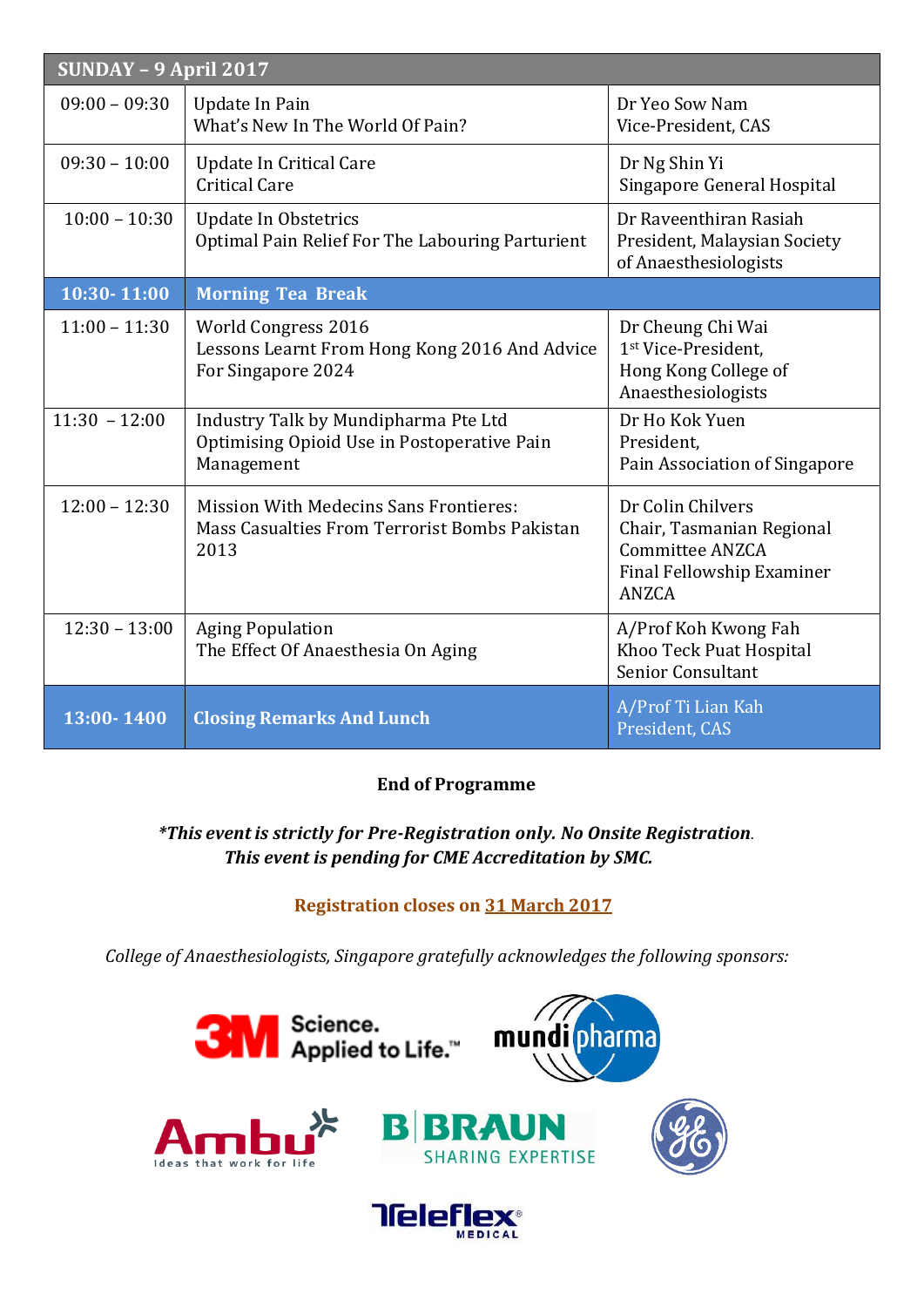### **Refresher Course Registration Form**

| Title                                                                              | Prof<br>П |  | Assoc Prof $\Box$ Asst. Prof $\Box$ Dr. $\Box$ Mr. |  | $\Box$ Ms. | $\Box$ Mrs |
|------------------------------------------------------------------------------------|-----------|--|----------------------------------------------------|--|------------|------------|
| Surname/Family Name                                                                |           |  |                                                    |  |            |            |
| First Name/ Other Name                                                             |           |  |                                                    |  |            |            |
| Designation                                                                        |           |  |                                                    |  |            |            |
| Institution/Organisation                                                           |           |  |                                                    |  |            |            |
| <b>Mailing Address</b>                                                             |           |  |                                                    |  |            |            |
| Postal Code                                                                        |           |  | Country                                            |  |            |            |
| MCR Number (local doctors)                                                         |           |  |                                                    |  |            |            |
| <b>Email Address</b>                                                               |           |  |                                                    |  |            |            |
| Contact Number*                                                                    |           |  | Mobile Number*                                     |  |            |            |
| Fax Number*                                                                        |           |  |                                                    |  |            |            |
| *(International attendees, please include country and city code for phone and fax) |           |  |                                                    |  |            |            |

| <b>REGISTRATION 8 &amp; 9 April 2017</b><br>Please register by putting a tick $(\blacksquare)$ in the appropriate box below. | <b>Special Rate</b> |
|------------------------------------------------------------------------------------------------------------------------------|---------------------|
| <b>Option 1 : FAMs</b>                                                                                                       | <b>S\$50.00</b>     |
| <b>Option 2: SSA &amp; Malaysians</b>                                                                                        | <b>S\$100.00</b>    |
| <b>Option 3 : Others</b>                                                                                                     | <b>S\$300.00</b>    |

| PAYMENT ADVICE & AUTHORISATION                                                                                                                                                  |                                                         |                           |  |  |  |
|---------------------------------------------------------------------------------------------------------------------------------------------------------------------------------|---------------------------------------------------------|---------------------------|--|--|--|
| <b>Step 1: Please select one</b>                                                                                                                                                |                                                         |                           |  |  |  |
| <b>Payment Mode:</b>                                                                                                                                                            | Credit Card                                             | $\Box$ Bank Transfer      |  |  |  |
|                                                                                                                                                                                 | Step 2 : Please complete details according to selection |                           |  |  |  |
| <b>CREDIT CARD - VISA OR MASTERCARD ONLY</b><br>Academy of Medicine, Singapore will be collecting the registration fee on behalf of College of<br>Anaesthesiologists, Singapore |                                                         |                           |  |  |  |
| Card<br>$No.$ :                                                                                                                                                                 | $\blacksquare$                                          | Expiry<br>Date<br>(MM/YY) |  |  |  |
| Name of Card Holder:                                                                                                                                                            | <b>CCV No.:</b>                                         |                           |  |  |  |
| Signature of Card Holder:                                                                                                                                                       |                                                         | Amount:                   |  |  |  |
|                                                                                                                                                                                 | Date:                                                   |                           |  |  |  |
| <b>BANK TRANSFER</b> * Bank Charges are to be borne by Remitters                                                                                                                |                                                         |                           |  |  |  |
| College bank details are as follows:                                                                                                                                            |                                                         |                           |  |  |  |
| Bank Account Name: College of Anaesthesiologists, Singapore                                                                                                                     |                                                         |                           |  |  |  |
| <b>Bank Name: DBS Bank Ltd</b>                                                                                                                                                  |                                                         |                           |  |  |  |
| Bank Account: Number: 065-901417-8                                                                                                                                              |                                                         |                           |  |  |  |
| <b>SWIFT Code DBSSSGSG</b>                                                                                                                                                      |                                                         |                           |  |  |  |
| Bank Code: 7171                                                                                                                                                                 |                                                         |                           |  |  |  |